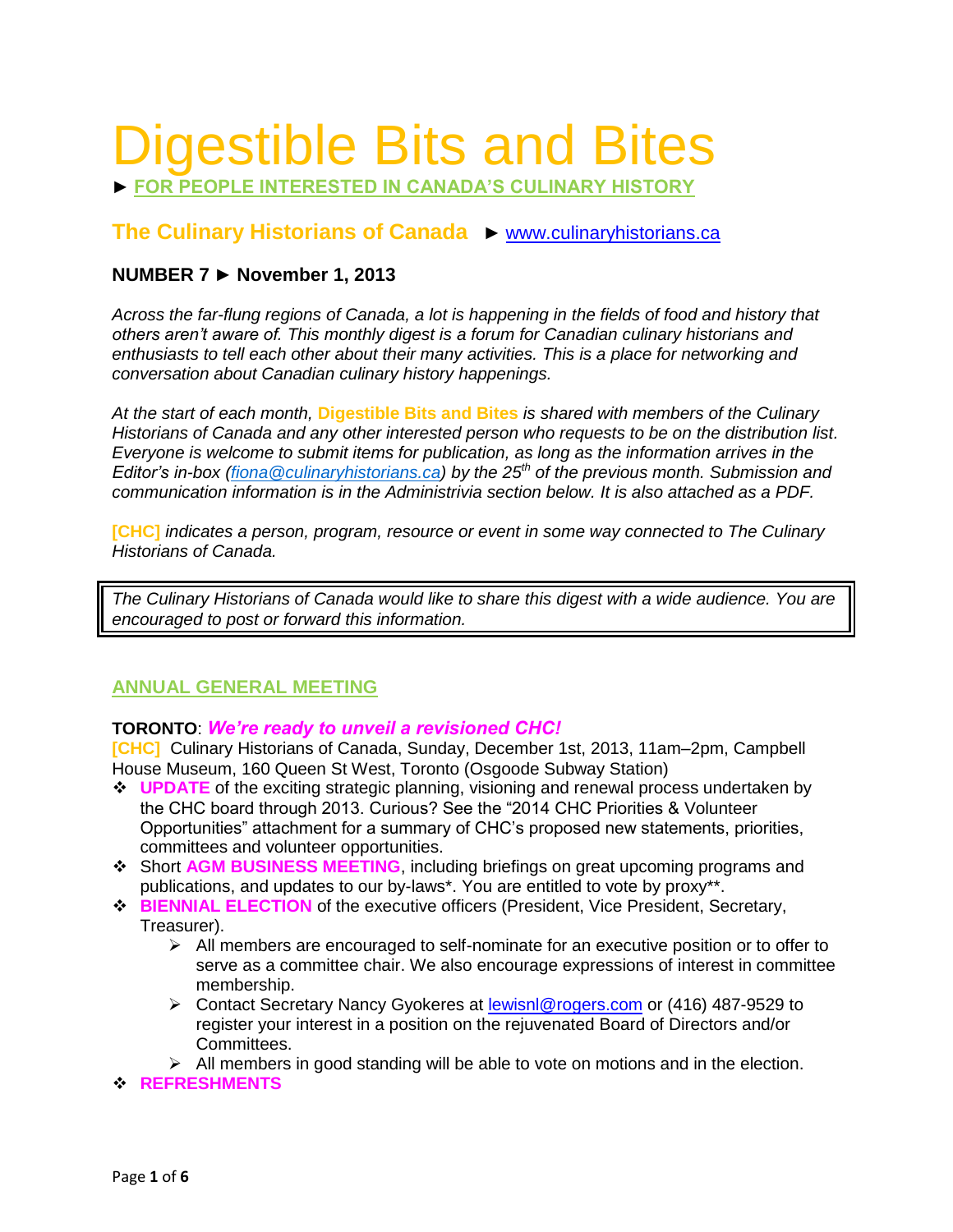- **SHORT AND SNAPPY TALKS** by CHC members on their current research topics. A fascinating range of topics you won't want to miss! Includes Mary F. Williamson on curries in 1900s Victoria, Mya Sangster on her current historic recipe research, Sylvia Lovegren on contributing to the Oxford Encyclopedia of Food and Drink in America, Amy Scott on 19<sup>th</sup> century meringues, and others.
- ► <http://culinaryhistorians.ca/>

► [http://culinaryhistorians.ca/wordpress/wp-content/uploads/2011/08/2014-CHC-Priorities-](http://culinaryhistorians.ca/wordpress/wp-content/uploads/2011/08/2014-CHC-Priorities-Volunteer-Opportunities.pdf)[Volunteer-Opportunities.pdf](http://culinaryhistorians.ca/wordpress/wp-content/uploads/2011/08/2014-CHC-Priorities-Volunteer-Opportunities.pdf)

# **WORKSHOPS**

#### **TORONTO: Fort York National Historic Site – Christmas Mince Pies**

Join the cooks in the Officers' Mess Kitchen and learn how to make traditional mince pies using original recipes and techniques. Lunch and mince pies to take home are included. \$50 + tax. Sunday, November 24. 11am to 3pm. Contact Bridget Wranich, 416-392-6907 x225

- ► [bwranich@toronto.ca.](mailto:bwranich@toronto.ca)
- ► <http://www.toronto.ca/culture/museums/fort-york.htm>

#### **TORONTO: Fort York National Historic Site – Baking in the Officers' Kitchen for Children**

Join the cooks in the Officers' Mess Kitchen and learn how to read an historic recipe. Prepare delicious baked goods using original recipes and techniques. Recipes include Derby Cakes, Hard Gingerbread, Queen Cakes, and Lemon Puffs. For children ages 8 to 12. \$30 + tax. Sunday, December 1. 1 to 4pm. Contact Bridget Wranich, 416-392-6907 x225

- ► [bwranich@toronto.ca.](mailto:bwranich@toronto.ca)
- ► <http://www.toronto.ca/culture/museums/fort-york.htm>

# **CONFERENCES**

#### **TORONTO: International Herb Association – "Savoury Sagas ~ Herbs for Life"**

The IHE's 2014 Educational Conference will be July 19–20 in Toronto at the Eaton Chelsea Hotel, 33 Gerrard Street West, 1-800-588-9141. Highlights include pre-tour to see herbs in the Niagara Region, a herbal marketplace with informative demos, and a field trip to the worldrenowned Richter's Herbs. For media inquiries or general info, contact Pat Crocker (**[CHC]** member). For vendor info for Herb Marketplace, contact Carol Little.

- ► <http://www.iherb.org/>
- ► <http://www.iherb.org/conferences/2014.htm>
- ► [http://chelsea.eatonhotels.com](http://chelsea.eatonhotels.com/)
- ► [pcrocker@riversongherbals.com](mailto:pcrocker@riversongherbals.com)
- ► [carol@studiobotanica.com](mailto:carol@studiobotanica.com)

## **EXHIBITS**

#### **EDMONTON, ALBERTA: "***Culinaria: A Taste of Food History of the Prairies"*

Cookbooks and Domestic Manuals mainly from the Linda Miron Distad Collection, Bruce Peel Special Collections, University of Alberta – October 25, 2013 to February 7, 2014 Food history is not simply about ingredients and their preparation; it is about the cultural networks and narratives within which every step of the food cycle is embedded, from farm (or wilderness) to table. Although often overlooked in literary, historical, and cultural studies, food offers insight into topics as diverse as cultural and social identity, agricultural history, economics, geography, political movements, and health. Its story must be told by many voices.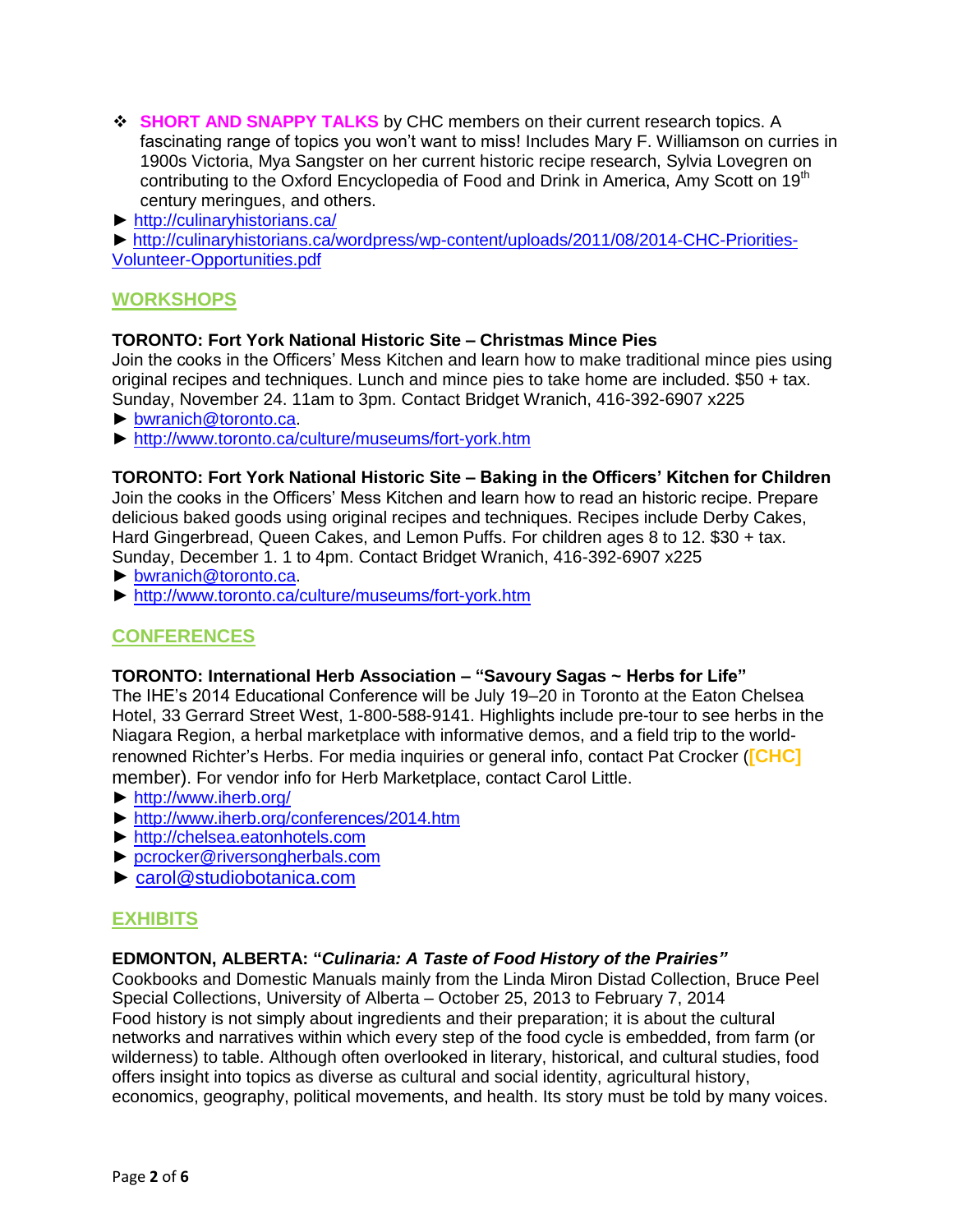This exhibit takes a broad approach to food history, looking at cookbooks and beyond to examine food's development and depth of influence in Canada's Prairie provinces.

► <http://omeka.library.ualberta.ca/exhibits/show/culinaria/intro>

# **LECTURE SERIES**

## **OTTAWA: Carleton University, Department of History: "Grub and Grog: Food and Drink in History"**

If your knowledge of margarine is spotty or you've wondered who was allowed to drink in taverns in colonial Canada, a public lecture series at Carleton University is bound to satisfy your curiosity. Tacos, margarine, cooking, taverns and edible wild foods are the topics of the fall Shannon lecture series at Carleton University. G*rub and Grog: Food and Drink in History* will bring in speakers from as far away as San Francisco, Minnesota, and Victoria BC to speak on the history of food and drink.

**November 8, 2013** *The Tavern Company: Food, Drink, and the Bonds of Sociability in a Colonial Society.* Julia Roberts, Department of History, University of Waterloo.

**November 15, 2013** *Only in Canada: History, Ecology and Culture of Edible Wild Plants of First Peoples in Western Canada.* Nancy Turner, School of Environmental Studies, University of Victoria.

All lectures take place in the Humanities Lecture Theatre, 303 Paterson Hall, from 3 to 4:30pm followed by a reception in the Department of History Lobby, fourth floor Paterson Hall. For further information please contact the Department of History at (613) 520-2828, by email to history@carleton.ca or visit our website at

► [www.carleton.ca/history.](http://newsroom.carleton.ca/2013/10/11/carleton-universitys-department-history-hosts-lecture-series-grub-grog-food-drink-history/www.carleton.ca/history)

► [http://globalnews.ca/news/906299/carleton-university-lecture-series-looks-at-food-and-drink](http://globalnews.ca/news/906299/carleton-university-lecture-series-looks-at-food-and-drink-in-history/)[in-history/](http://globalnews.ca/news/906299/carleton-university-lecture-series-looks-at-food-and-drink-in-history/)

# **MILESTONES**

## **Elizabeth Baird appointed to the Order of Canada [CHC]**

The Culinary Historians of Canada congratulate CHC member Elizabeth Baird for achieving the distinction of appointment to the Order of Canada. Citation: "For her contributions to the promotion of Canada's diverse food heritage, as an author and former food editor of *Canadian Living* magazine*.*" After she retired from the magazine, Elizabeth joined the Volunteer Historic Cooking Group at Fort York National Historic Site in Toronto and became one of its most active members. In her career, she has published almost thirty cookbooks, the first one being *Classic Canadian Cooking* (1974), with lots of historical food references, and the most recent one being *Canada's Favourite Recipes* with her dear long-time friend Rose Murray, which is nominated in this year's Taste Canada Awards in the General Cookbooks Category. Elizabeth and Bridget Wranich, Program Officer for Foodways at the Fort, are just about to publish *Setting a Fine Table* (Whitecap Books).

- ► <http://www.gg.ca/document.aspx?id=15215&lan=eng>
- ► <http://www.whitecap.ca/contributor/author/elizabeth-baird>
- ► [http://www.torontosun.com/2013/06/28/elizabeth-baird-named-member-of-the-order-of](http://www.torontosun.com/2013/06/28/elizabeth-baird-named-member-of-the-order-of-canada)[canada](http://www.torontosun.com/2013/06/28/elizabeth-baird-named-member-of-the-order-of-canada)

[►http://www.montrealgazette.com/life/Table+Talk+Elizabeth+Baird+Canadian+food+icon+nam](http://www.montrealgazette.com/life/Table+Talk+Elizabeth+Baird+Canadian+food+icon+named+Order+Canada/8666405/story.html) [ed+Order+Canada/8666405/story.html](http://www.montrealgazette.com/life/Table+Talk+Elizabeth+Baird+Canadian+food+icon+named+Order+Canada/8666405/story.html)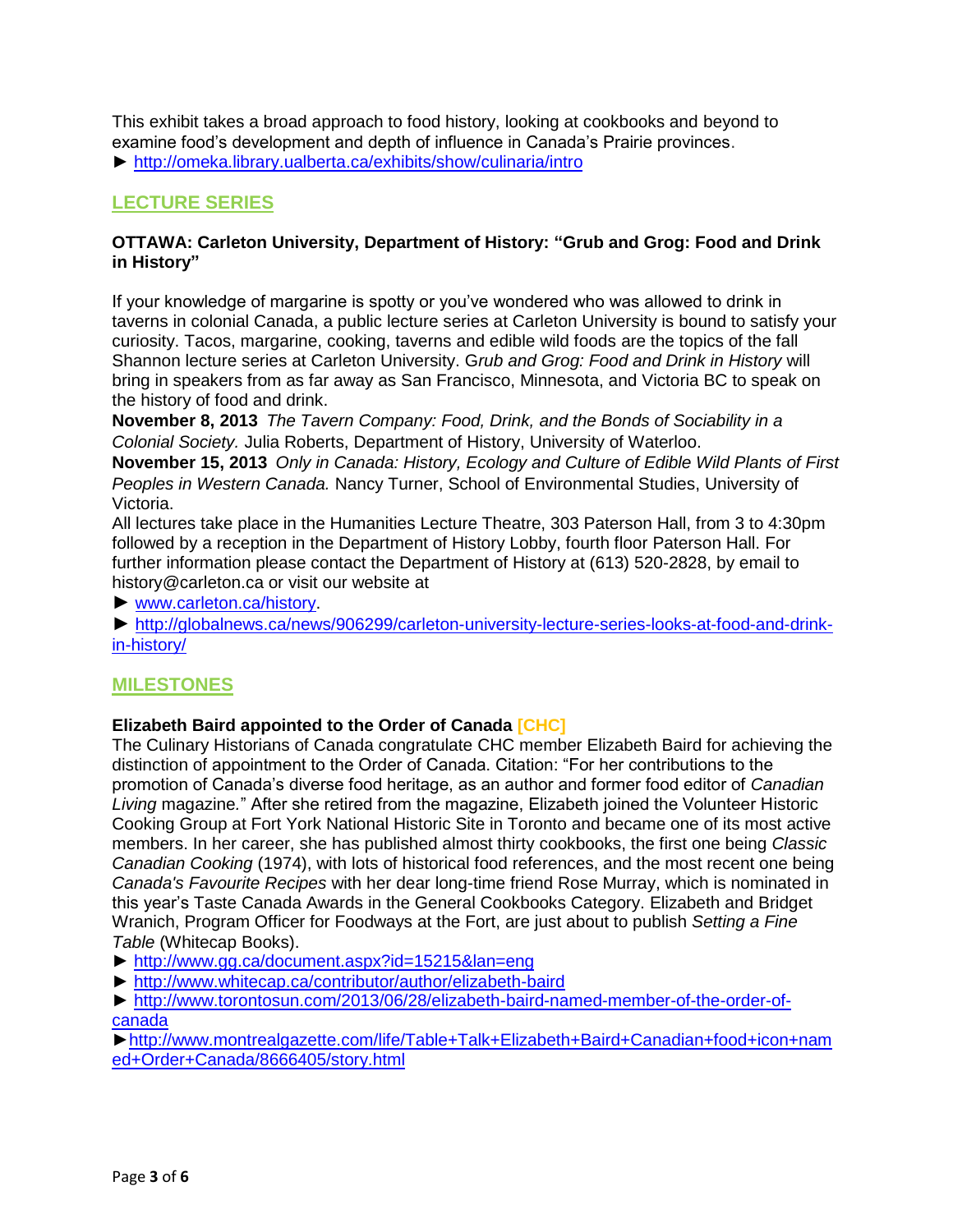# **PROGRAMS**

#### **TORONTO: "Books and Biscotti"**

Sunday, November 10, 2 to 5pm, Columbus Centre Rotunda, 901 Lawrence Avenue West Three new books will be launched: Sebastiano's Vine by Carmelo Militano, Second Collection by Caroline Morgan Di Giovanni, Italian Canadians at Table edited by Loretta Gatto-White and Delia De Santis. Come out and meet the writers, hear them read from their new works, share caffè, biscotti and conversazione with friends. This event is supported by The Association of Italian Canadian Writers, Columbus Centre, Villa Charities, Lady York Foods.

► <http://verdicchio.tripod.com/ItalianCanadian.html>

## **EDUCATIONAL RESOURCES**

#### **The Founding of the Food Network: A 20 Year Retrospective (Panel)**

Twenty years ago, the Food Network began broadcasting tapes of old cookery programs. It wouldn't start live broadcasts for another two months, and when it did, there were not many viewers. From these modest beginnings, the Food Network has grown into one of America's most successful cable network channel and in process, it has engendered hundreds of other food and cooking shows on cable and broadcast networks, and its culinary competitions have converted food into a spectator sport. The Food Network's continued success demonstrated that food had become a central feature in media and American life. Come join the founders of the Food Network who will discuss those fragile early months and join with us to celebrate the beginning of the network that changed the way America eats. Speakers include Reese Schonfeld, co-founder CNN and the first president of The Food Network; Joe Langhan, formerly of an executive at Colony Communications, currently President, Media Program Network; Pat O'Gorman, lead producer for new talent and documentaries; and Allen Salkin, author of *From Scratch: Inside the Food Network*. Moderated by New School faculty member, Andrew F. Smith.

► [www.andrewfsmith.com](http://www.andrewfsmith.com/)

► <http://youtu.be/t6TH1Bdq-ZI>

#### **Internet Archive of Cookbooks**

The Internet Archive is building a digital library of Internet sites and other cultural artifacts in digital form. Like a paper library, they provide free access to researchers, historians, scholars, the print disabled, and the general public.

► <http://archive.org/search.php?query=cookbooks%20AND%20mediatype%3Atexts>

## **AWARDS AND CONTESTS**

#### **Taste Canada ―The Food Writing Awards 2013 – Invitation to Attend Awards Ceremony**

Tickets still available! Come network and meet old friends! Start by enjoying an opening reception (4:30pm–6:30pm), followed by the Awards Presentation (6:30pm–7:45pm), and then a Gala Reception, hosted by nine prominent executive chefs, winemakers and brewers, featuring the very best in Canadian food and beverage.

► [https://TasteCanada2013.eventbrite.com](https://tastecanada2013.eventbrite.com/)

#### **Agricultural History Society Call for Award Nominations**

The AHS seeks nominations for its publication awards through December 31, 2013. To nominate a book, article, or dissertation with a 2013 publication date, please go to the website. All nominations must be received in the Society office by December 31, 2013. For example: *Henry A. Wallace Award* for the best book on any aspect (broadly interpreted) of agricultural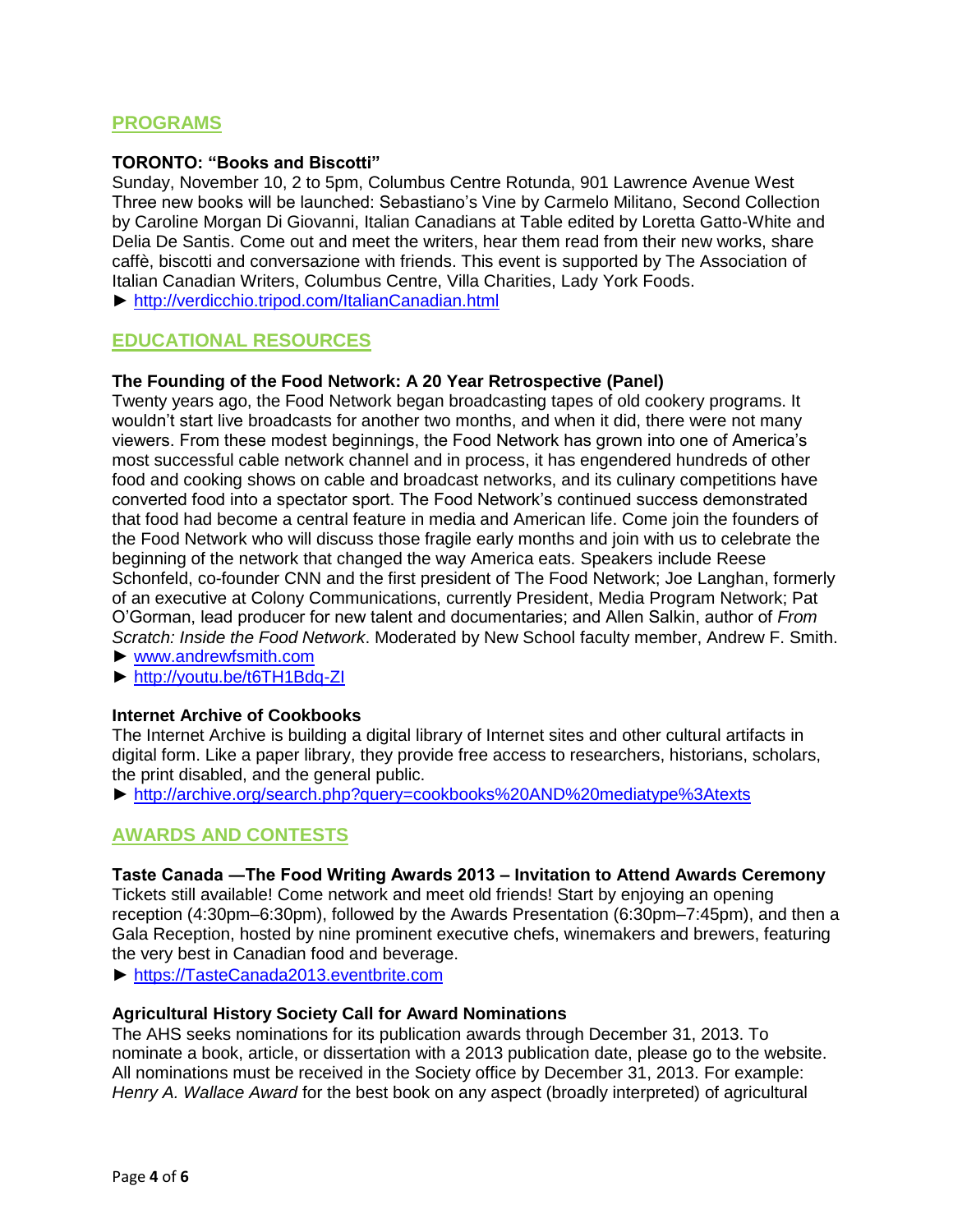history outside the United States, with a 2013 copyright date. To nominate a book, please send four copies to the Society office with a letter of nomination. You may email the nomination letter to Jim Giesen. Send books to executive secretary James C. Giesen, History Department, PO Box H / Allen 214, Mississippi State University, MS 39762. Send electronic nominations to

- ► [JGiesen@history.msstate.edu](mailto:JGiesen@history.msstate.edu)
- ► <http://www.aghistorysociety.org/>

# **CANADIAN CALLS FOR PAPERS**

## **CALGARY: [ALHFAM Annual Meeting & Conference 2014 –](http://www.alhfam.org/index.php?cat_id=365&nav_tree=111,117,365#675) "***Innovators and Entrepreneurs: Risk Taking in Living History"*

June 21–25, 2014, Heritage Park Historical Village, Calgary, Alberta Canada. Proposals may address any facet of living history or museum work, but those with a special emphasis within the general conference theme will be given a preference. Submissions are due before December 1, 2013.

- ► [http://www.alhfam.org/index.php?cat\\_id=365&nav\\_tree=111,117,365#675](http://www.alhfam.org/index.php?cat_id=365&nav_tree=111,117,365#675)
- ► [http://www.alhfam.org/conf/2014/2014\\_Annual\\_call.pdf](http://www.alhfam.org/conf/2014/2014_Annual_call.pdf)

## **Canadian Association for Food Studies Journa**l

The CAFS is now collecting submissions for the Fall/Winter newsletter. CAFS recognizes the need for interdisciplinary research on food issues both within and outside of academia in response to societal needs such as informing policy makers, assessing the outcomes of community-based work, and demonstrating the health, social, cultural, spiritual and environmental impacts of food systems. To help facilitate this cross-pollination, and to reflect the broad range of important work happening in this field, we encourage academics and community researchers to make submissions to our CAFS Newsletter. This is a great opportunity to push your research out into our growing community of practice to create new linkages, expand your networks and get constructive feedback. Deadline for submissions is November 8. All proposals should as such be sent as Word (.doc) documents, with tables, photos and figures as separate files to Jenelle Regnier-Davies, CAFS Newsletter Editor.

- ► [newsletter@foodstudies.ca](mailto:newsletter@foodstudies.ca)
- ► <http://cafs.landfood.ubc.ca/en/>

# **INTERNATIONAL CALLS FOR PAPERS**

## **OXFORD, ENGLAND: Oxford Symposium on Food and Cookery – "Food and Markets"**

Papers are invited on Food and Markets, the subject of the 2014 Oxford Symposium on Food & Cookery to be held at St. Catherine's College, Oxford from 11–13 July. Proposals should be between 500 and 1000 words, deadline for submission is 20 February 2014, and the deadline for a finished paper of no more than 5,000 words is 30 May. Paper-presenters are encouraged to examine the historical, sociological and practical aspects of the economic exchange between producer and consumer through which food arrives on our tables. Not forgetting the pleasures of marketing: the excitement of discovering new ingredients; watching the skill of a market-cook prepare a dish to order; the sheer enjoyment to be found in the peace, charm and sunshine of wandering around an open-air market in an unfamiliar (or familiar) part of the world and learning how people live. Contact Priscilla White, Registrar for Oxford Symposium on Food and Cookery, for more information. Further suggestions and thoughts can be found on the website.

- ► [info@oxfordsymposium.org.uk](mailto:info@oxfordsymposium.org.uk)
- ► [www.oxfordsymposium.org.uk](http://www.oxfordsymposium.org.uk/)